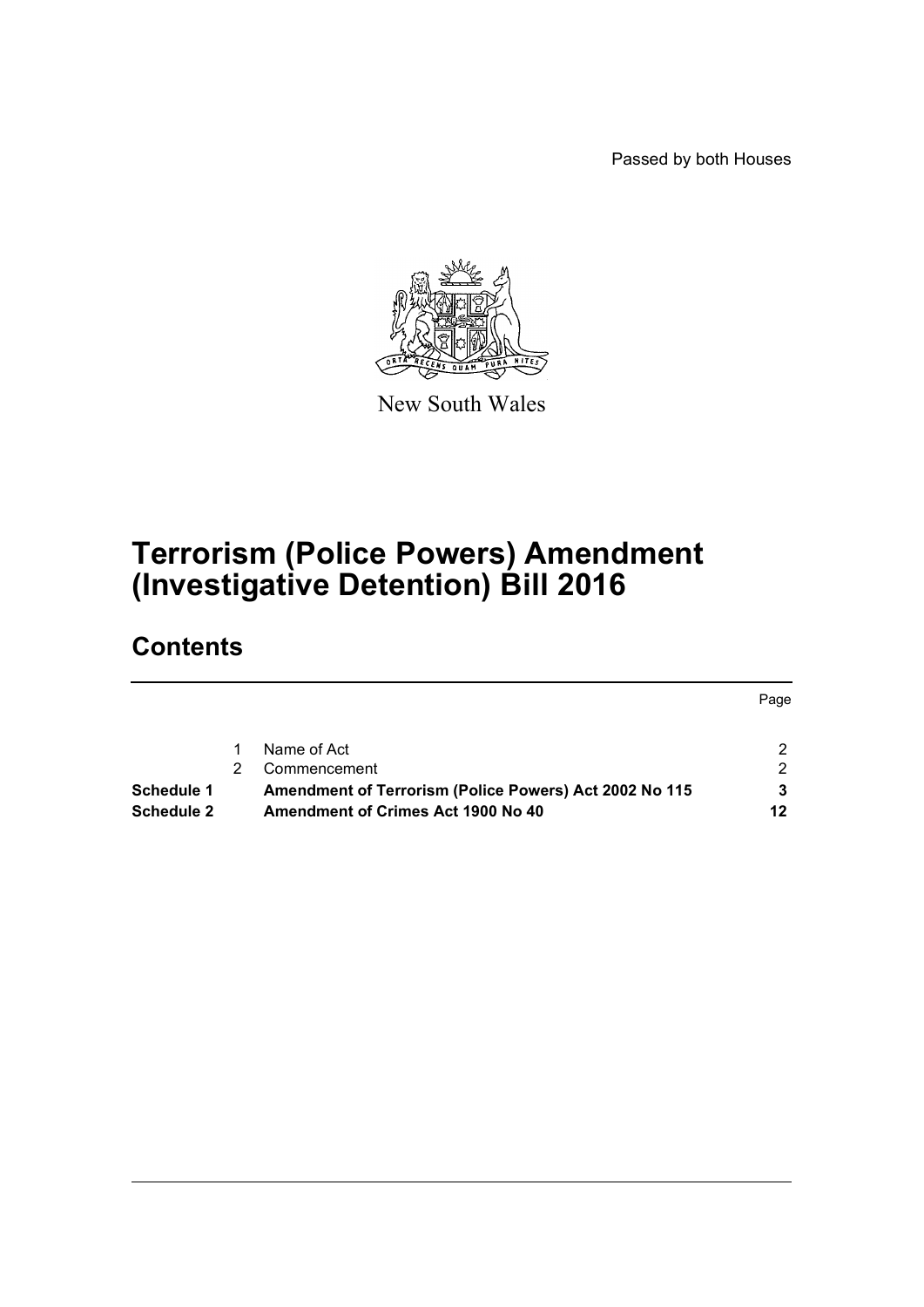*I certify that this public bill, which originated in the Legislative Assembly, has finally passed the Legislative Council and the Legislative Assembly of New South Wales.*

> *Clerk of the Legislative Assembly. Legislative Assembly, Sydney,* , 2016



New South Wales

# **Terrorism (Police Powers) Amendment (Investigative Detention) Bill 2016**

Act No , 2016

An Act to amend the *Terrorism (Police Powers) Act 2002* to authorise the arrest, detention and questioning of terrorism suspects for the purposes of assisting in responding to or preventing recent or imminent terrorist acts; to amend the *Crimes Act 1900* to continue the operation of the offence of being a member of a terrorist organisation; and for other purposes.

*I have examined this bill and find it to correspond in all respects with the bill as finally passed by both Houses.*

*Assistant Speaker of the Legislative Assembly.*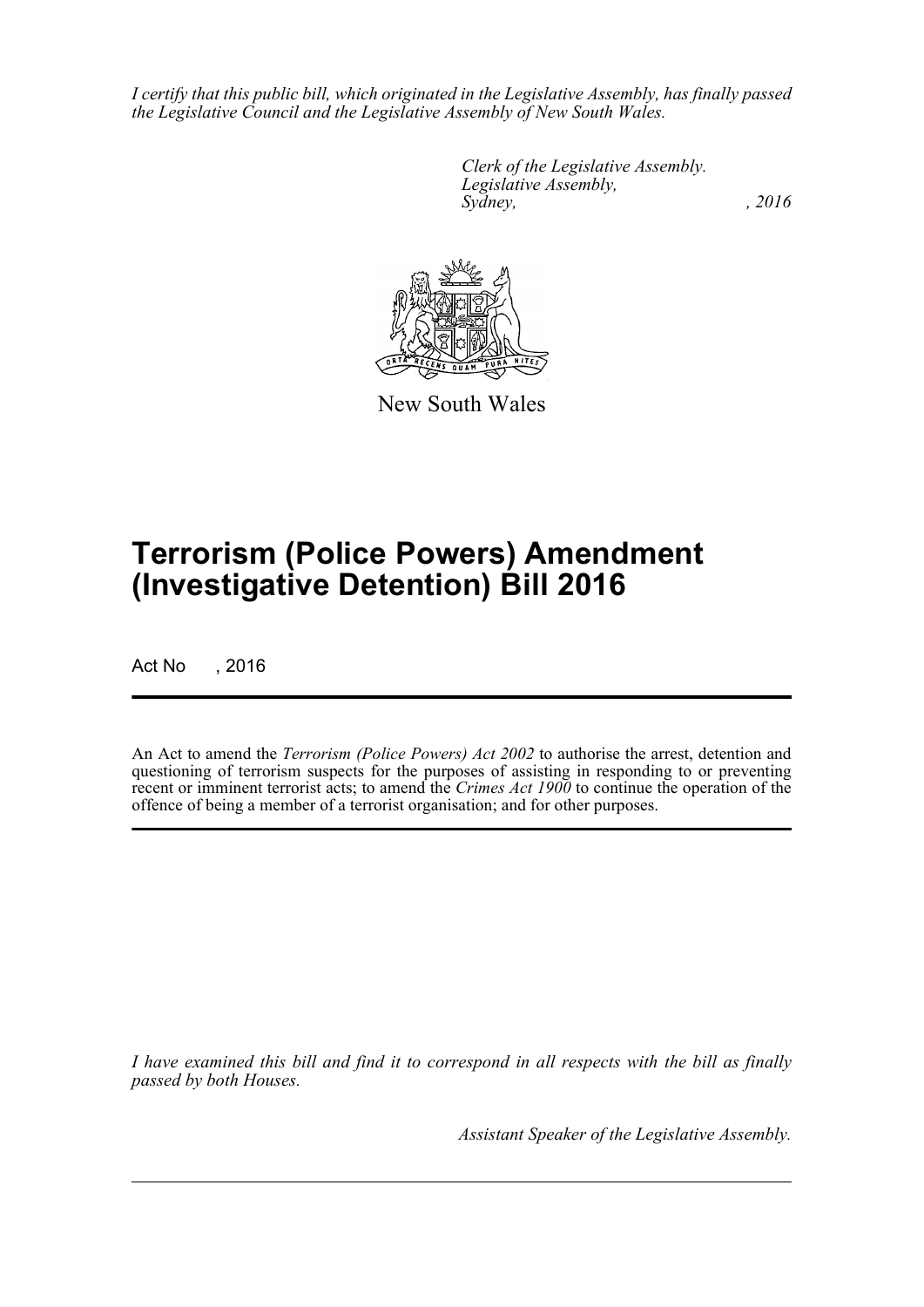# <span id="page-2-0"></span>**The Legislature of New South Wales enacts:**

# **1 Name of Act**

This Act is the *Terrorism (Police Powers) Amendment (Investigative Detention) Act 2016*.

# <span id="page-2-1"></span>**2 Commencement**

This Act commences on the date of assent to this Act.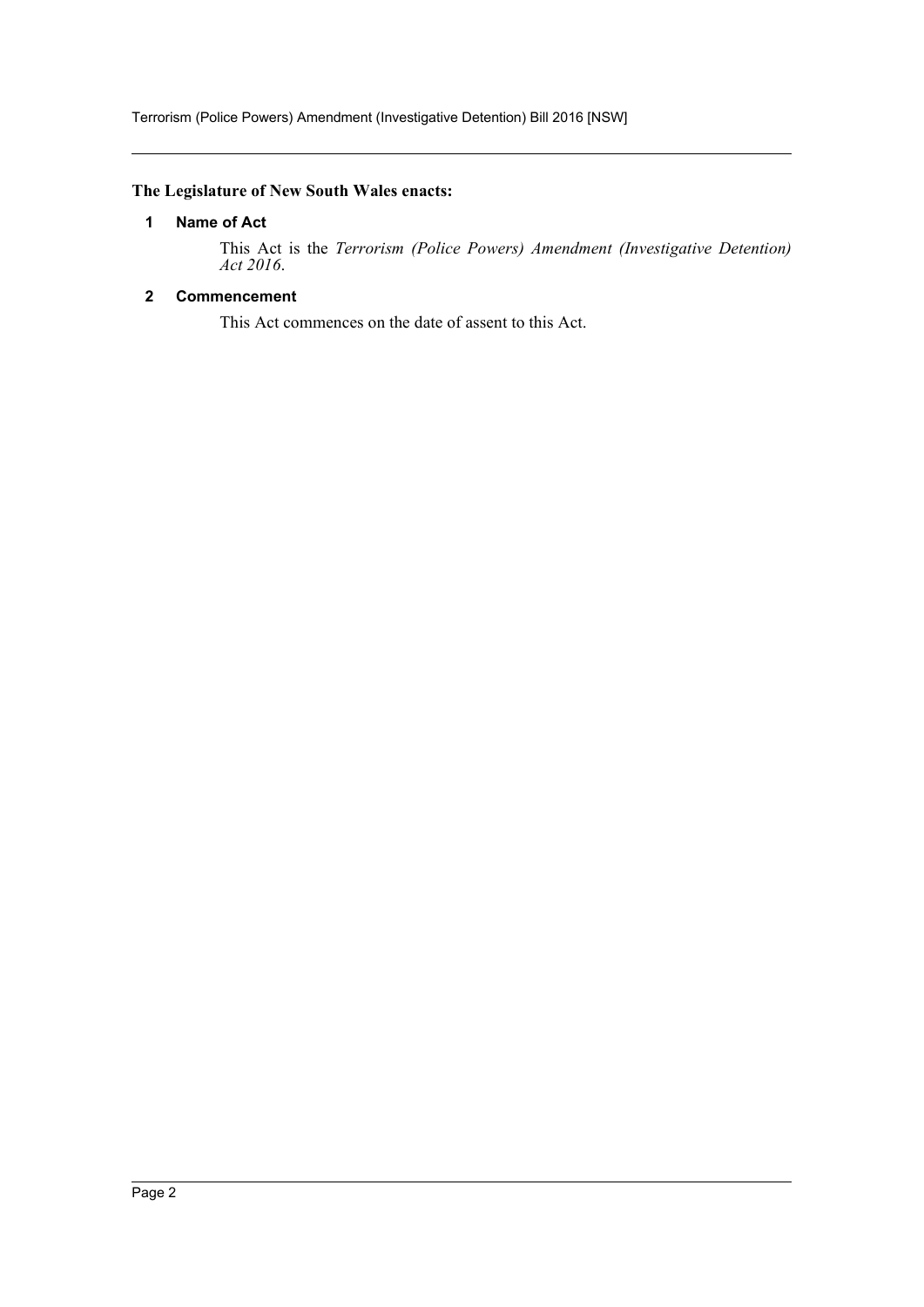# <span id="page-3-0"></span>**Schedule 1 Amendment of Terrorism (Police Powers) Act 2002 No 115**

## **[1] Section 4B Interpretation**

Omit the definition of *recognised law enforcement officer* from section 4B (1).

### **[2] Section 5 Authorisation of special powers to prevent terrorist acts**

Omit "there is a threat of a terrorist act occurring in the near future" from section 5 (a). Insert instead "a terrorist act could occur at some time in the next 14 days".

### **[3] Section 14, note**

Omit "recognised law enforcement officer as referred to in Division 4".

Insert instead "recognised law enforcement officer as referred to in Part 10B of the *Police Act 1990*".

# **[4] Part 2, Division 4 Recognised law enforcement officers**

Omit the Division.

## **[5] Part 2AA**

Insert after Part 2:

# **Part 2AA Investigative detention powers**

## **25A Object of Part**

The object of this Part is to authorise the arrest, detention and questioning of a person who is suspected of being involved in a recent or imminent terrorist act for the purposes of assisting in responding to or preventing the terrorist act.

#### **25B Meaning of "terrorism suspect"**

- (1) For the purposes of this Part, a person is a *terrorism suspect* if there are reasonable grounds for suspecting that:
	- (a) the person has committed or will commit a terrorist act, or
	- (b) the person is or has been involved in preparing or planning for a terrorist act, or
	- (c) the person possesses a thing that is connected with the commission of, or the preparation or planning for, a terrorist act.
- (2) This section extends to a future terrorist act even if any of the following has not been identified:
	- (a) the identity of the persons who will commit the terrorist act,
	- (b) the kind of terrorist act that will be committed,
	- (c) the place where or the time when the terrorist act will be committed.
- (3) This section extends to terrorist acts committed, and acts done in preparation or planning for terrorist acts, before the commencement of this Part.

#### **25C Meaning of "investigative detention"**

(1) For the purposes of this Part, *investigative detention* is the detention of a terrorism suspect for investigation into a past or future terrorist act for the purposes of assisting in responding to or preventing the terrorist act.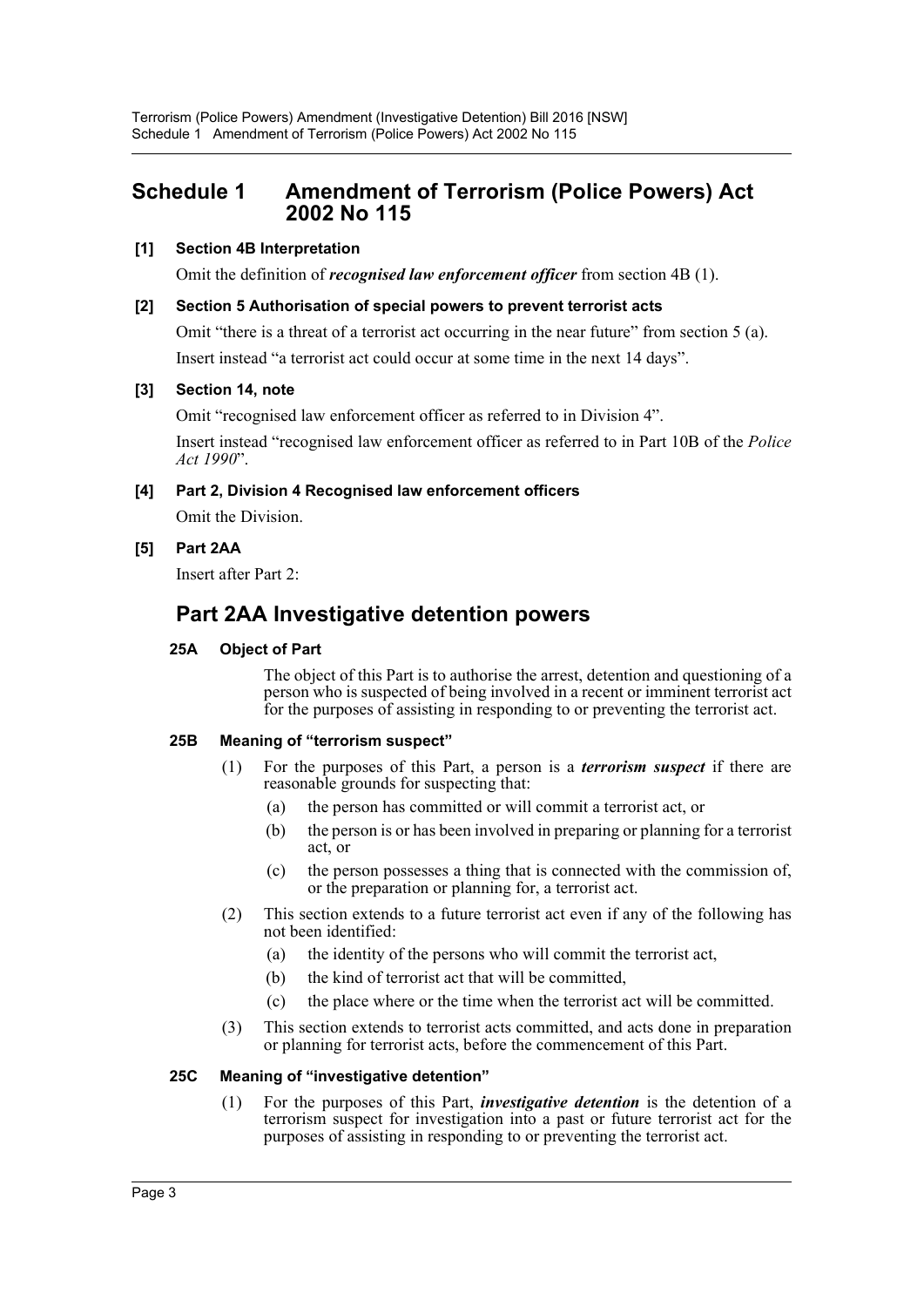- (2) In this Part, *responding* to a terrorist act includes apprehending and prosecuting the persons involved in committing the terrorist act and preventing those persons and their associates from committing further terrorist acts.
- (3) A police officer who arrests a terrorism suspect for the purpose of investigative detention under this Part is not under an obligation to take the suspect before a court or an authorised officer (within the meaning of the *Law Enforcement (Powers and Responsibilities) Act 2002*) as soon as practicable to be dealt with according to law.

#### **25D Other definitions**

In this Part:

*day* means a period of 24 hours.

*detention warrant* means a warrant issued by an eligible Judge under this Part that extends the maximum period of investigative detention of a terrorism suspect.

*eligible Judge* means a Judge of the Supreme Court authorised to issue a covert search warrant under Part 3, but does not include any such Judge who has revoked consent to exercising functions under this Part by notice in writing to the Attorney General.

*senior police officer* means the Commissioner of Police, a Deputy Commissioner of Police or any other police officer of or above the rank of Superintendent.

*telephone* includes fax, email or other electronic communication.

#### **25E Power to arrest terrorism suspects for investigative detention**

- (1) A police officer may, without a warrant, arrest a terrorism suspect for the purpose of investigative detention under this Part if:
	- (a) the terrorist act concerned occurred in the last 28 days, or
	- (b) the police officer has reasonable grounds to suspect that the terrorist act concerned could occur at some time in the next 14 days,

and the police officer is satisfied that the investigative detention will substantially assist in responding to or preventing the terrorist act.

- (2) A police officer may also arrest a terrorism suspect for the purpose of investigative detention under this Part if directed to do so by another police officer. That other police officer is not to give such a direction unless that other police officer may lawfully arrest the person without a warrant under this section.
- (3) A terrorism suspect is subject to investigative detention under this Part only if:
	- (a) the police officer informs the terrorism suspect at the time of arrest that the terrorism suspect is being arrested for the purpose of investigative detention under this Part, and
	- (b) the arrest has not been discontinued.
- (4) A police officer may discontinue an arrest under this section at any time.
- (5) An arrest under this section must be discontinued:
	- (a) on the expiry of the maximum period of investigative detention under this Part, or
	- (b) as soon as practicable after the police officer in charge of the investigation of the terrorism suspect ceases to be satisfied that the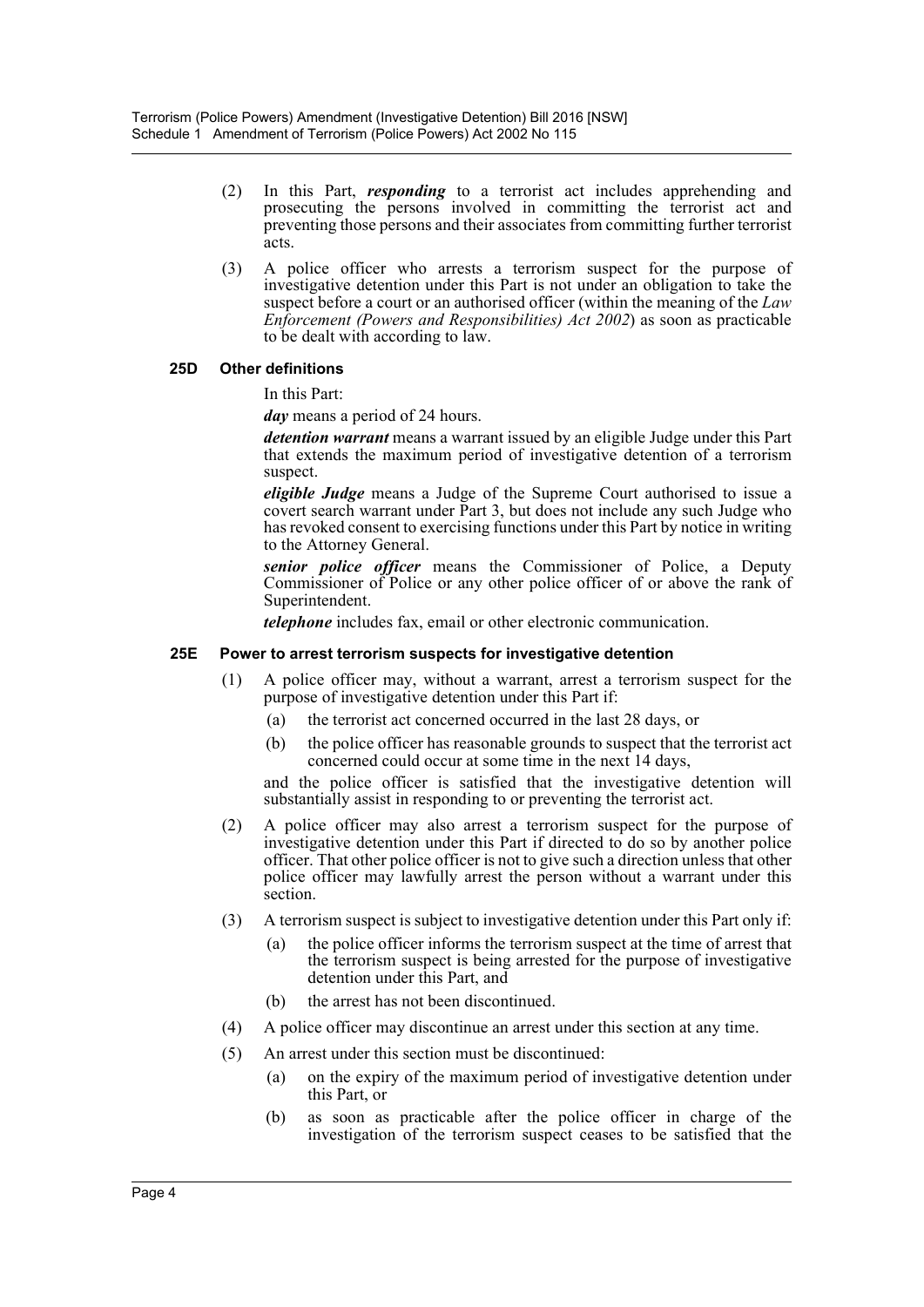person is a terrorism suspect or ceases to be satisfied that continuing the investigative detention will substantially assist in responding to or preventing a terrorist act, or

- (c) if, following a review by a senior police officer under subsection  $(6)$ , the senior police officer is satisfied that there are no reasonable grounds to suspect that the person is a terrorism suspect or is satisfied that there are no reasonable grounds to suspect that continuing the investigative detention will substantially assist in responding to or preventing a terrorist act.
- (6) A senior police officer is to review whether an investigative detention under this Part should be continued:
	- (a) as soon as practicable after the terrorism suspect is arrested, and
	- (b) every 12 hours after the arrest of the terrorism suspect.

The senior police officer who conducts the review cannot be a police officer who is in charge of, or involved in the conduct of, the investigation.

- (7) A terrorism suspect cannot be arrested under this section on more than 1 occasion in connection with the same terrorist act.
- (8) However, subsection (7) does not prevent a further arrest under this section in reliance on information obtained after the end of the earlier period of investigative detention. In that case, the maximum period of investigative detention cannot exceed 24 hours unless authorised by a detention warrant.

#### **25F No investigative detention of person under 14 years of age**

- (1) A person under 14 years of age cannot be arrested or kept in investigative detention under this Part.
- (2) If:
	- (a) a person is under investigative detention, and
	- (b) the police officer in charge of the investigation is satisfied on reasonable grounds that the person is under 14 years of age,

the police officer must discontinue the arrest as soon as practicable.

(3) The person is to be released into the care of a parent or other appropriate person.

#### **25G Questioning of terrorism suspects during detention**

- (1) In this section, *questioning* of a person includes carrying out an investigation in which the person participates.
- (2) A terrorism suspect may, during investigative detention under this Part, be questioned:
	- (a) in connection with the terrorist act for which the person was arrested, or
	- (b) in connection with any other terrorist act that occurred within the last 28 days or that there are reasonable grounds to suspect could occur at some time in the next 14 days.
- (3) If there are reasonable grounds for suspecting that the terrorism suspect has committed a particular offence, the terrorism suspect may also be questioned while detained under this Part for the purpose of investigating whether the person committed the offence. The terrorism suspect may be so questioned only if there are reasonable grounds for suspecting that the offence may be related to the terrorist act or if postponing the investigation until after the end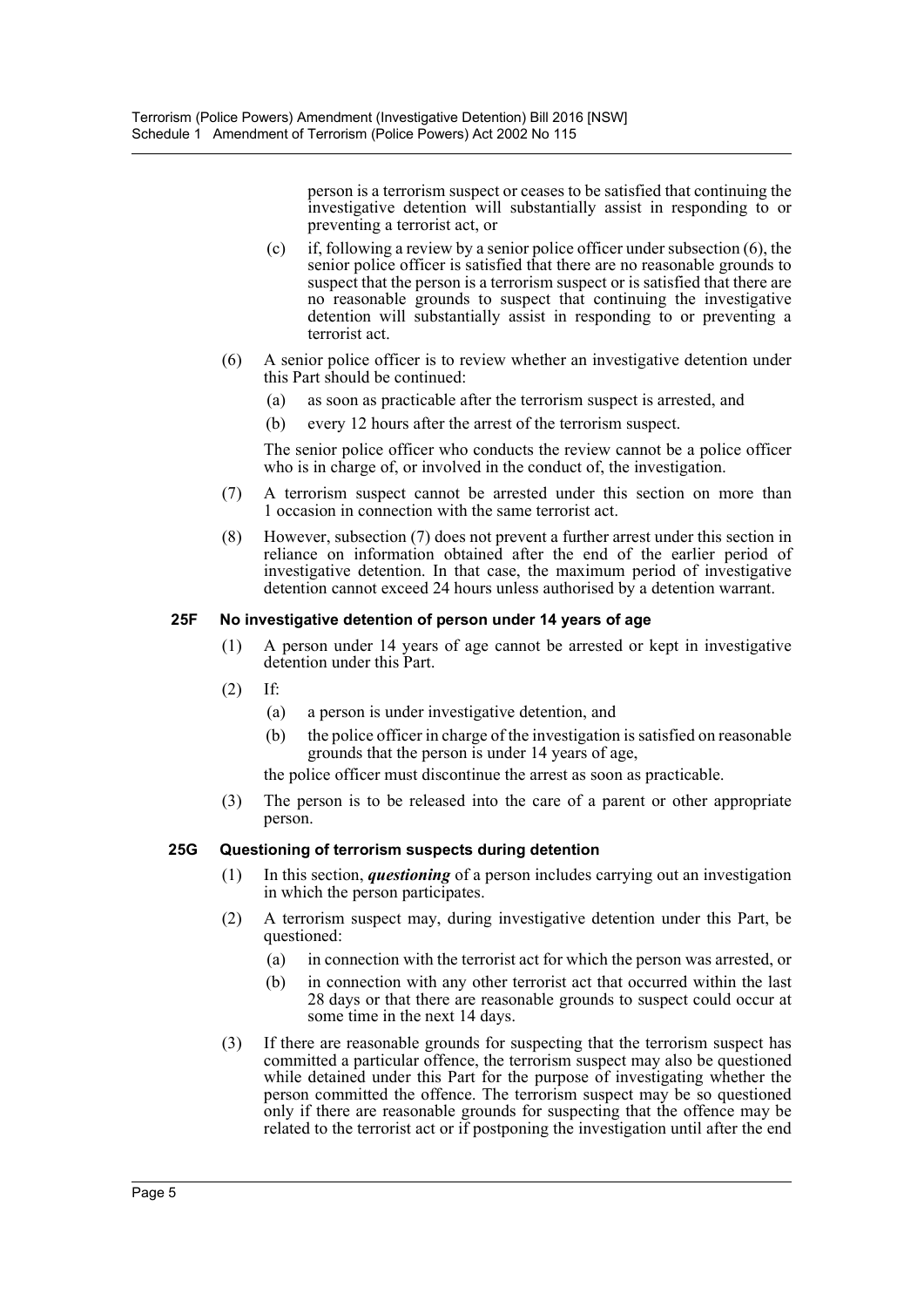of investigative detention under this Part may jeopardise the investigation or prosecution of the offence.

(4) A terrorism suspect may be questioned during investigative detention under this Part only if the person is given the opportunity to rest for a continuous period of at least 8 hours in any period of 24 hours of detention and to have reasonable breaks during any period of questioning. This subsection does not prevent questioning that a senior police officer determines is necessary and reasonable because of the exceptional circumstances of the case.

**Note.** Part 3.11 of the *Evidence Act 1995* sets out circumstances in which information obtained from the questioning of a detained suspect may be excluded by a court in subsequent criminal proceedings instituted against the suspect.

- (5) This section does not prevent questioning of a person for the purposes of:
	- (a) ensuring the safety and well-being of the person, or
	- (b) allowing a police officer to comply with a requirement imposed by law on the police officer in relation to the detention of the person.

#### **25H Maximum period of investigative detention**

- (1) The maximum period of investigative detention of a terrorism suspect under this Part is:
	- (a) the period of 4 days, or
	- (b) if the maximum period of investigative detention is extended by a detention warrant—the maximum period authorised by the warrant.
- (2) The total maximum period of investigative detention cannot exceed 14 days after the terrorism suspect was arrested.

#### **25I Warrant to extend initial period of investigative detention**

- (1) A police officer authorised by a senior police officer may, before the end of the current maximum period of investigative detention, apply to an eligible Judge for a warrant to extend the maximum period of investigative detention if:
	- (a) the police officer has reasonable grounds for suspecting that the person continues to be a terrorism suspect, and
	- (b) the police officer is satisfied that the extension will substantially assist in responding to or preventing the terrorist act.
- (2) The terrorism suspect, or his or her legal representative, may make representations to the eligible Judge about the application.
- (3) An eligible Judge may issue a detention warrant that extends the maximum period of investigative detention of the terrorism suspect by a period not exceeding 7 days.
- (4) The maximum period of investigative detention may be extended by a detention warrant on more than 1 occasion, so long as the total period of investigative detention after the arrest of the terrorism suspect does not exceed 14 days.
- (5) An eligible Judge is not to issue a detention warrant unless satisfied that:
	- (a) the investigation is being conducted diligently and without unnecessary delay, and
	- (b) there are reasonable grounds for suspecting that the person continues to be a terrorism suspect, and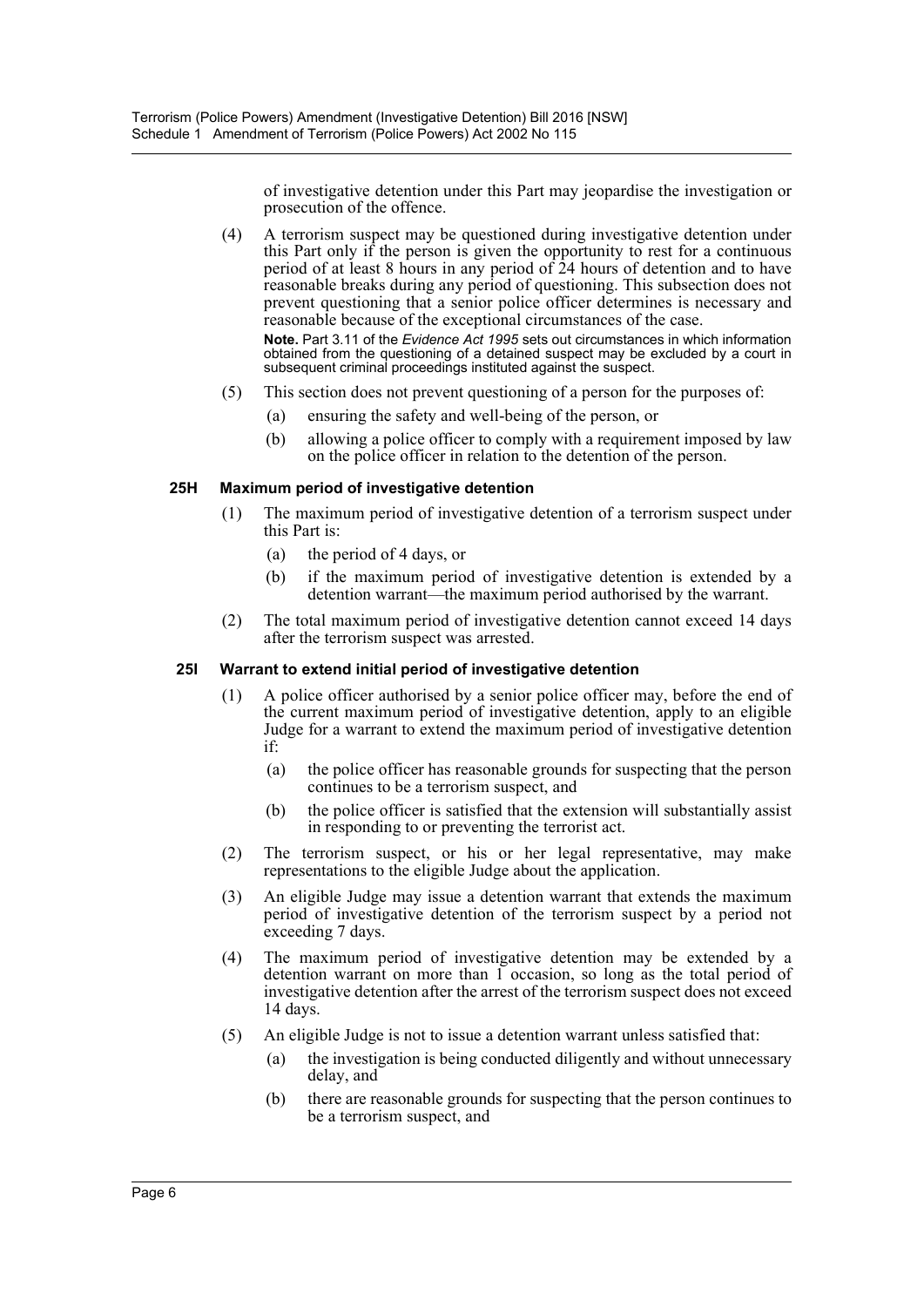- (c) there are reasonable grounds for suspecting that any future terrorist act concerned could occur at some time in the next 14 days (or so occur if the terrorism suspect is released from detention), and
- (d) the extension will substantially assist in responding to or preventing the terrorist act concerned.
- (6) A detention warrant may contain such directions as the eligible Judge considers appropriate in relation to the conditions under which the terrorism suspect is kept in custody for investigative detention. The investigative detention of the terrorism suspect is subject to any such direction included in the warrant.
- (7) As soon as reasonably practicable after a detention warrant is issued, the custody manager for the terrorism suspect:
	- (a) must give the terrorism suspect a copy of the warrant, and
	- (b) must orally inform the terrorism suspect of the nature of the warrant and its effect.
- (8) An eligible Judge who deals with an application for a detention warrant is to disqualify himself or herself from presiding in any subsequent trial of the terrorism suspect for an offence that relates to the matters to which the application relates.

#### **25J Provisions relating to applications for and issue of detention warrants**

- (1) An application for a detention warrant may be made by the applicant in person or by telephone.
- (2) In the case of an application made in person, the eligible Judge is not to issue a detention warrant unless the information given by the applicant in or in connection with the application is verified before the Judge on oath or affirmation or by affidavit. The eligible Judge may administer an oath or affirmation or take an affidavit for the purposes of the application.
- (3) In the case of an application made by telephone:
	- (a) the eligible Judge is not to issue a detention warrant unless satisfied the warrant is required urgently and that it is not practicable for the application to be made in person, and
	- (b) the detention warrant is to be furnished to the applicant or the applicant is to be informed by the eligible Judge of the terms of the warrant, and
	- (c) the applicant must, within 1 day after the day on which the warrant is issued, give or transmit to the eligible Judge an affidavit setting out the information on which the application was based that was given to the eligible Judge when the application was made.
- (4) A copy of an affidavit under this section is to be provided to the terrorism suspect or to his or her legal representative.
- (5) A person must not, in or in connection with an application for a detention warrant in person or by telephone, give information to an eligible Judge that the person knows to be false or misleading in a material particular. This subsection applies whether or not the information given is also verified on oath or affirmation or by affidavit.

Maximum penalty: 100 penalty units or imprisonment for 2 years, or both.

(6) An eligible Judge who issues or refuses to issue a detention warrant must cause a record to be made of the grounds relied on by the eligible Judge to justify the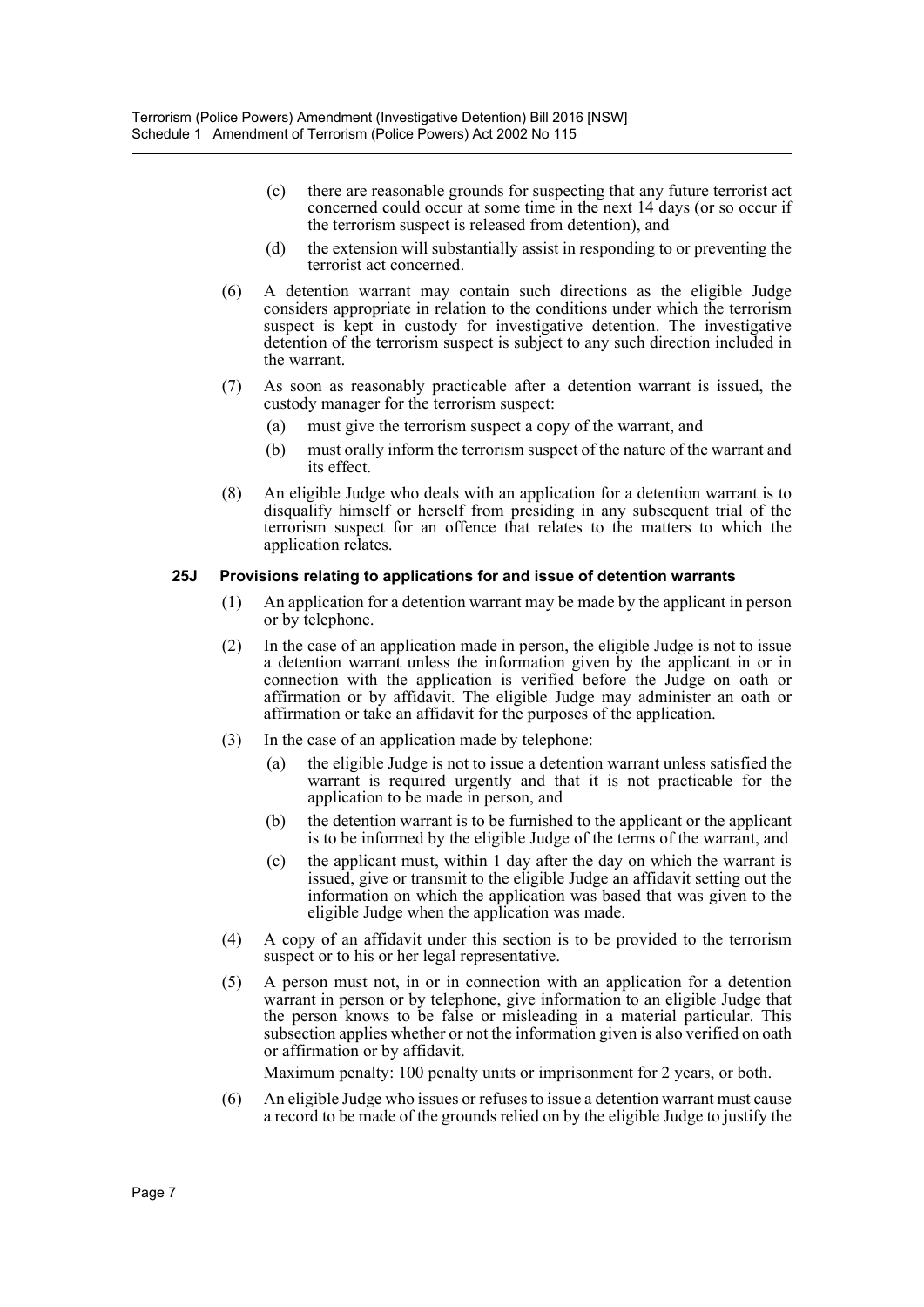issue of or refusal to issue the warrant. The regulations may make provision for or with respect to the keeping and inspection of any such record.

(7) This section is subject to section 25K.

#### **25K Prevention of disclosure of criminal intelligence**

- (1) In this section, *criminal intelligence* means any report or other information whose disclosure:
	- (a) will have a prejudicial effect on the prevention, investigation or prosecution of an offence, or
	- (b) will result in the existence or identity of a confidential source of information relevant for law enforcement purposes being revealed or made discoverable, or
	- (c) will result in confidential investigative methods or techniques used by police or security agencies being revealed or discoverable, or
	- (d) will endanger a person's life or physical safety.
- (2) The eligible Judge to whom an application for a detention warrant is made may, at the request of the applicant, determine that particular information provided in or in connection with the application is criminal intelligence.
- (3) If the eligible Judge makes that determination:
	- (a) the information is not to be provided to the terrorism suspect, or to his or her legal representative, for the purpose of making representations to the eligible Judge about the application or other purpose and is to be excluded from the copy of any affidavit provided to the terrorism suspect or to his or her legal representative (but the terrorism suspect, or his or her legal representative, is to be informed that a determination under this section has been made), and
	- (b) the eligible Judge is to ensure that the information is not disclosed in the record made of the grounds relied on by the eligible Judge to justify the issue of or refusal to issue the detention warrant, or otherwise disclosed by the eligible Judge to any person, and
	- (c) the eligible Judge is, to the extent that the information was relied on as grounds to justify the issue of the detention warrant, to include a statement to that effect in the record made by the eligible Judge.
- (4) If the eligible Judge refuses to make that determination:
	- (a) the applicant is entitled to withdraw the information as grounds for issuing the detention warrant, and
	- (b) the information so withdrawn is not to be disclosed to any person or taken into consideration by the eligible Judge in deciding whether to issue the detention warrant.

#### **25L Monitoring contact with family members and others (except legal representatives)**

- (1) This section applies to contact that a terrorism suspect has with a person while under investigative detention that the police officer in charge of the investigation of the terrorism suspect requires to be monitored (except contact with the legal representative of the terrorism suspect).
- (2) The contact a terrorism suspect has with any such person may take place only if it is conducted in such a way that the contact, and the content and meaning of the communication that takes place during the contact, can be effectively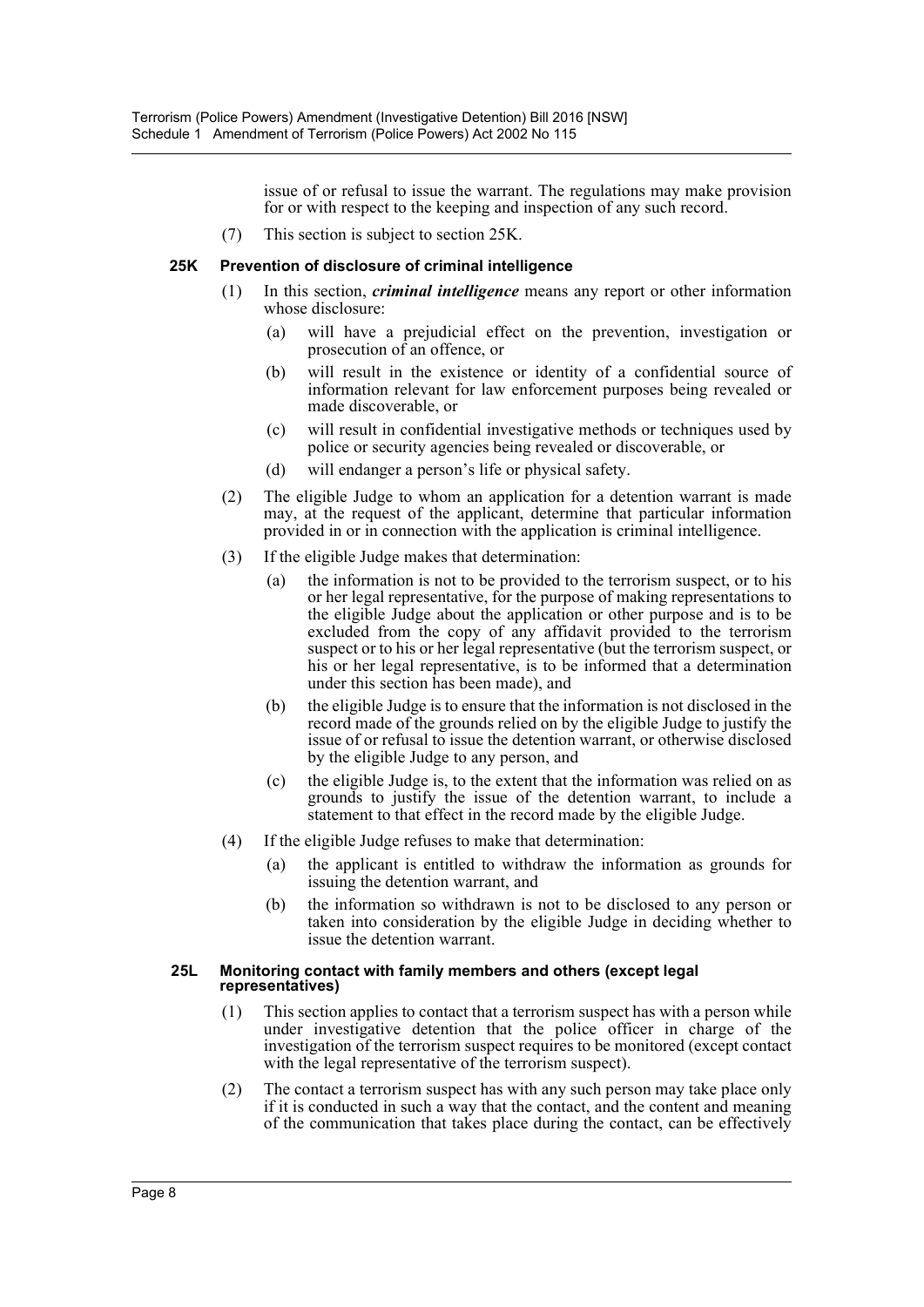monitored by a police officer exercising authority in connection with the investigative detention.

- (3) The contact may take place in a language other than English only if the content and meaning of the communication that takes place during the contact can be effectively monitored with the assistance of an interpreter (including an interpreter who is a police officer).
- (4) If the terrorism suspect indicates that he or she wishes the contact to take place in a language other than English, the police officer who is detaining the terrorism suspect is to:
	- (a) arrange for the services of an appropriate interpreter to be provided if it is reasonably practicable to do so during the period during which the person is being detained, and
	- (b) if it is reasonably practicable to do so—arrange for those services to be provided as soon as practicable.

#### **25M Prohibited contact direction in detention warrant**

- (1) A police officer who applies to an eligible Judge for a detention warrant in relation to a terrorism suspect may request the eligible Judge to direct, in and by the warrant, that the terrorism suspect is not, while under investigative detention pursuant to the warrant, to contact a person specified in the direction (a *prohibited contact direction*). The information given by the police officer in connection with the application for the detention warrant is to include the grounds on which any such direction is requested.
- (2) The eligible Judge may include the prohibited contact direction in the detention warrant if satisfied that the direction is reasonably necessary to achieve the purposes of the investigative detention under this Part. The investigative detention of the terrorism suspect is subject to a prohibited contact direction included in the detention warrant.
- (3) A prohibited contact direction may prevent contact with a specified person of any kind (including a legal representative of the terrorism suspect).
- (4) A prohibited contact direction may be revoked by an eligible Judge, on application made by the terrorism suspect concerned or on application made by a police officer.
- (5) For the purpose of making a prohibited contact direction, a detention warrant may be issued before the expiry of the current maximum period of investigative detention (including before the expiry of the initial period of 4 or 2 days after the arrest of the terrorism suspect). The warrant may limit the maximum period of investigative detention to the then current maximum period of detention, and in that case section 25I (5) (a) and (d) do not apply to the issue of the warrant.
- (6) A terrorism suspect may be prevented from contacting a person to be specified in a proposed prohibited contact direction requested under this section until the request has been determined.

#### **25N Additional safeguards for detained persons**

- (1) The regulations may make provision for or with respect to safeguards for persons while under investigative detention.
- (2) Those provisions are in addition to the safeguards applied by section 25O. **Note.** The applied provisions under section 25O include the special safeguard provisions for children under 18 years and other vulnerable persons of Division 3 of Part 3 of the *Law Enforcement (Powers and Responsibilities) Regulation 2005*.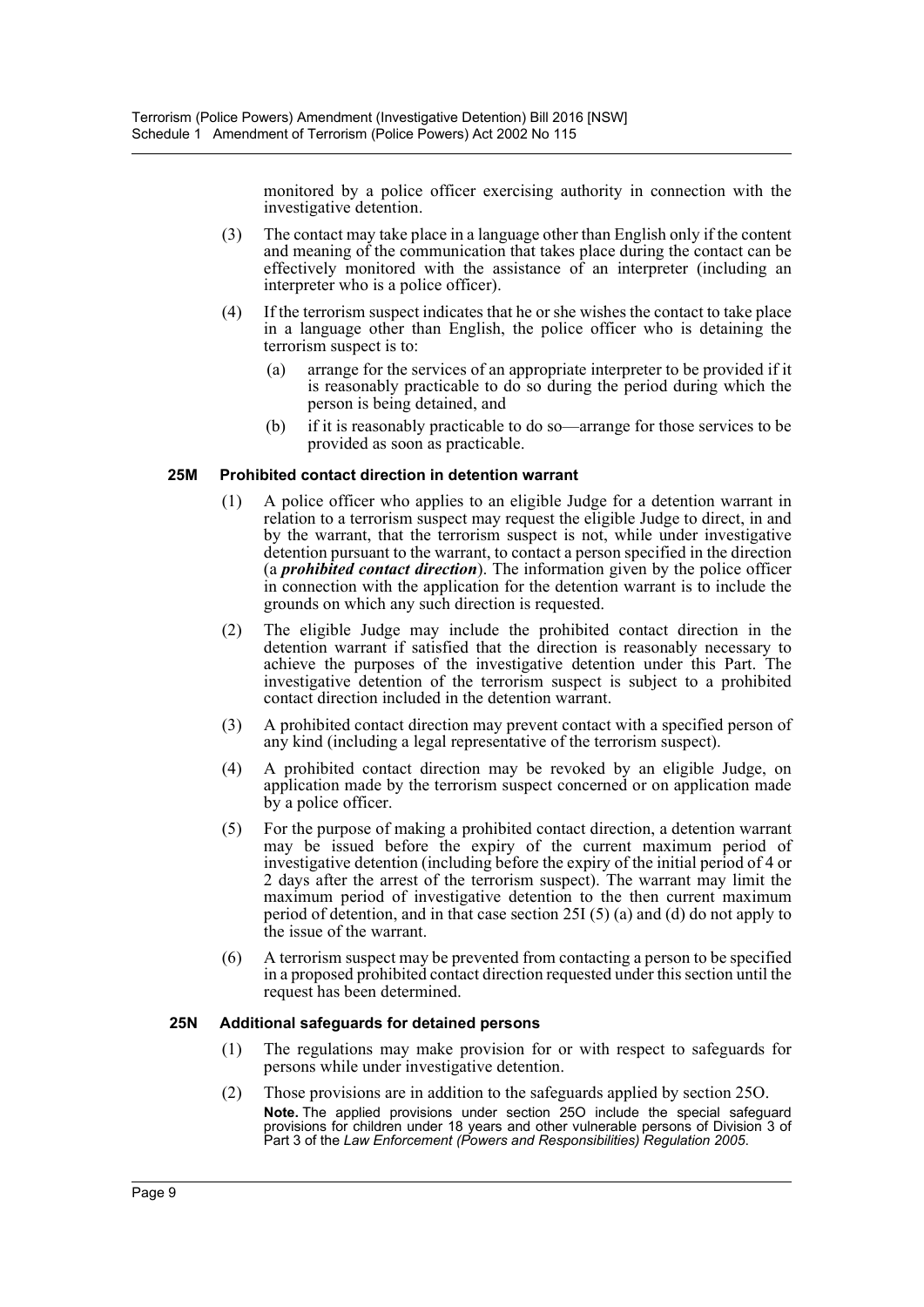#### **25O Application of other legislation**

- (1) The following provisions of the *Law Enforcement (Powers and Responsibilities) Act 2002* (and the regulations and other instruments made under that Act in connection with those provisions) extend (subject to this Part) to the powers of police officers under this Part, with any modifications prescribed by the regulations and any other necessary modifications:
	- (a) Part 9 (Investigations and questioning), other than the provisions of that Part relating to the maximum period of detention for investigation,
	- (b) Part 10 (Other powers relating to persons in custody and to other offenders),
	- (c) Part 15 (Safeguards relating to powers),
	- (d) Part 18 (Use of force),
	- (e) section 232 (Protection of police acting in execution of warrant),
	- (f) any other provisions prescribed by the regulations.
- (2) The provisions of the *Crimes (Forensic Procedures) Act 2000* (and the regulations and other instruments made under that Act) relating to suspects extend (subject to this Part) to terrorism suspects arrested under this Part.
- (3) A reference in the provisions referred to in subsections (1) and (2):
	- (a) to an investigation as to whether a detained person committed the offence for which the person is arrested—is to be construed as including a reference to an investigation for the purposes of assisting in responding to or preventing a terrorist act, or
	- (b) to Part 9 of the *Law Enforcement (Powers and Responsibilities) Act 2002* or to an investigation period under that Part—is to be construed as including a reference to this Part or to a period of investigative detention under this Part.
- (4) Nothing in this Part prevents a terrorism suspect from being arrested under another law on the termination of an arrest under this Part, or from being arrested under this Part on the termination of an arrest under another law, in relation to the same terrorist act. Any such period of detention under this Part is to be taken into account for the purposes of determining whether an investigation period under another law is reasonable, and any such period of detention under another law is to be taken into account for the purposes of the issue of a detention warrant under this Part.
- (5) In subsection (4), a reference to another law is a reference to another law of this jurisdiction or, to the extent that the legislative power of Parliament permits, a reference to a law of the Commonwealth or of any other jurisdiction.

#### **25P Annual reports and information to be given to Police Minister and Attorney General**

- (1) The Commissioner of Police must promptly advise the Police Minister and the Attorney General whenever a terrorism suspect is arrested under this Part.
- (2) The Commissioner of Police must report annually on the exercise of powers under this Part by police officers.
- (3) Each report is to be provided, within 4 months after each 30 June, to the Police Minister and the Attorney General.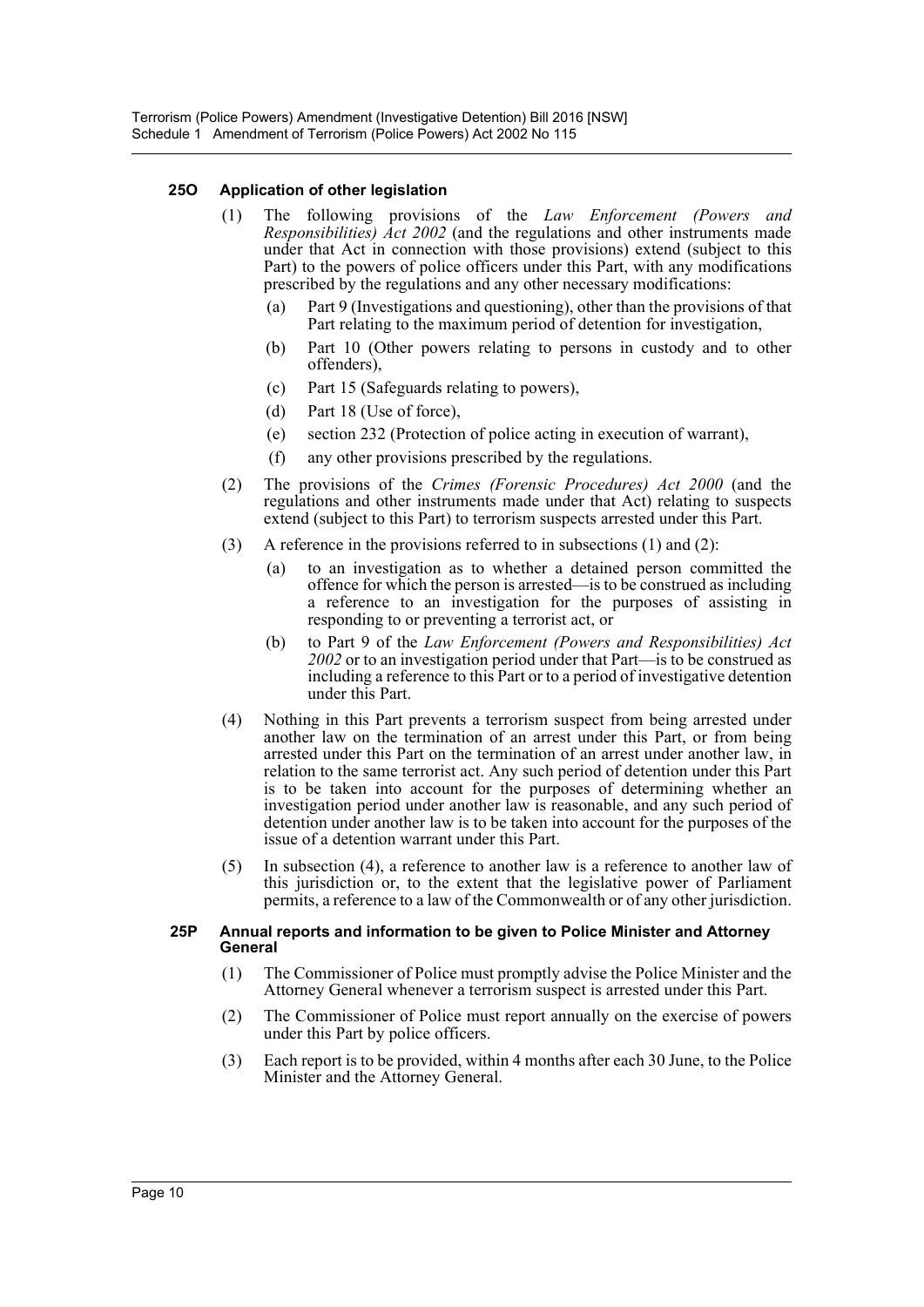- (4) The report is to specify the following matters in relation to the year ended on that 30 June:
	- (a) the number of terrorism suspects arrested under this Part,
	- (b) the period for which each such terrorism suspect was detained under this Part (including whether a detention warrant was issued and the additional period of detention authorised by the warrant),
	- (c) the number of complaints made under any Act about conduct relating to investigative detention under this Part and the number of those complaints that are, or have been, the subject of an investigation under any Act,
	- (d) any other matters requested by the Police Minister or the Attorney General.
- (5) The report may be combined with any other annual report of the NSW Police Force.
- (6) The report is to be tabled in each House of Parliament as soon as practicable after it is received by the Attorney General.

### **25Q Review of Part**

- (1) The Minister is to review this Part to determine whether the policy objectives of this Part remain valid and whether the terms of this Part remain appropriate for securing those objectives.
- (2) The review is to be undertaken as soon as possible after the period of 3 years from the commencement of this Part.
- (3) A report on the outcome of the review is to be tabled in each House of Parliament within 12 months after the end of the period of 3 years.

#### **[6] Section 26D When preventative detention orders may be made**

Omit "Any such terrorist act must be imminent and, in any event, be expected to occur at some time in the next 14 days." from section 26D (1).

Insert instead "There must be reasonable grounds to suspect that any such terrorist act could occur at some time in the next 14 days.".